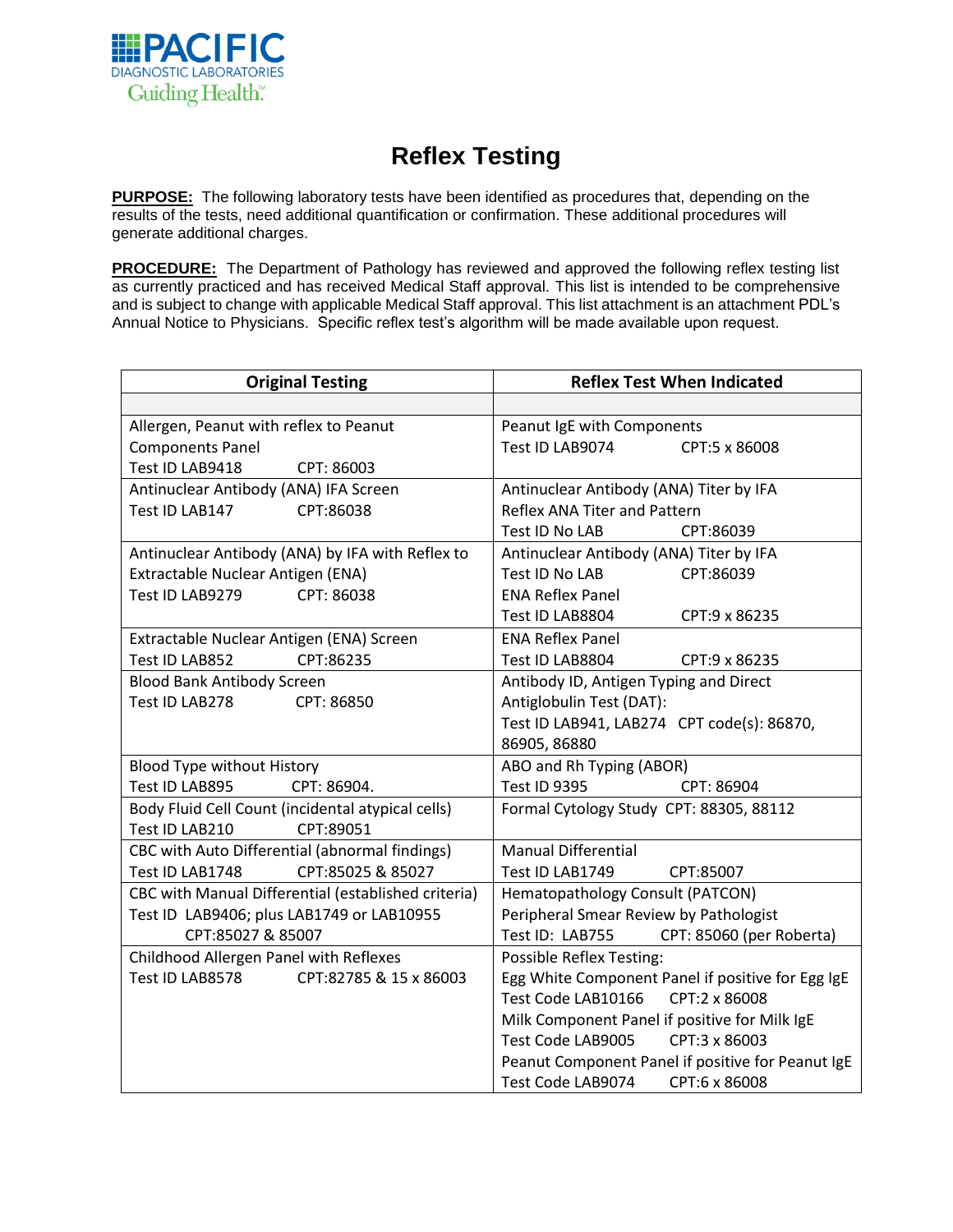

| <b>Original Testing</b>                                                      | <b>Reflex Test When Indicated</b>                                         |
|------------------------------------------------------------------------------|---------------------------------------------------------------------------|
|                                                                              |                                                                           |
| Cryptococcal Antigen Blood                                                   | Cryptococcal Antigen Titer Blood                                          |
| Test ID LAB8760<br>CPT:87899                                                 | Test ID LAB8762<br>CPT:87899                                              |
|                                                                              |                                                                           |
| <b>Cryptococcal Antigen CSF</b>                                              | Cryptococcal Antigen Titer CSF                                            |
| Test ID LAB8761<br>CPT:86403                                                 | Test ID LAB8763<br>CPT:87899                                              |
| Food Allergen Panel with Reflexes                                            | Possible Reflex Testing:                                                  |
| Test ID LAB9420<br>CPT:82785 & 12 x 86003                                    | Egg White Component Panel if positive for Egg IgE                         |
|                                                                              | CPT:2 x 86008<br>Test Code LAB10166                                       |
|                                                                              | Milk Component Panel if positive for Milk IgE                             |
|                                                                              | Test Code LAB9005 CPT:3 x 86003                                           |
|                                                                              | Peanut Component Panel if positive for Peanut IgE                         |
|                                                                              | Test Code LAB9074<br>CPT:6 x 86008                                        |
| C. difficile (C. diff.) Toxin B Gene, by PCR<br>Test ID LAB8691<br>CPT:87493 | Clostridium difficile toxins A and B (EIA)<br>CPT:87324<br>Test ID LAB257 |
| GI Panel by PCR                                                              | Cryptosporidium/Giardia (EIA)                                             |
| Test ID LAB8729<br>CPT:0097U                                                 | LAB10100<br>CPT:87328 & 87329                                             |
|                                                                              | <b>Reflex Stool Culture</b>                                               |
|                                                                              | LAB8741<br>CPT:87045                                                      |
|                                                                              | Vibrio Culture                                                            |
|                                                                              | LAB1289<br>CPT:87046                                                      |
|                                                                              | Yersinia Culture                                                          |
|                                                                              | LAB1288<br>CPT:87046                                                      |
| GI Panel by PCR                                                              | Clostridium difficile toxins A and B (EIA)                                |
| Test ID LAB8729<br>CPT:0097U                                                 | Test ID LAB257<br>CPT:87324                                               |
|                                                                              |                                                                           |
| Hepatitis A Antibody, Total                                                  | Hepatitis A Antibody, IGM                                                 |
| Test ID LAB797<br>CPT:86708                                                  | Test ID LAB798<br>CPT:86709                                               |
|                                                                              |                                                                           |
| Hepatitis C Antibody with Reflex                                             | Hepatitis C Virus (HCV) RNA Quantitation                                  |
| Test ID LAB8892 CPT:86803                                                    | Test ID LAB10076 CPT:87522                                                |
|                                                                              |                                                                           |
| <b>Heelstick Blood Bank Panel</b>                                            | Neonatal Bilirubin                                                        |
| Test ID LAB10107<br>CPT: 86880&86904                                         | Test ID:LAB51<br>CPT: 82247                                               |
| Heparin Induced Platelet Antibody with Reflex to                             | Serotonin Release Assay, Unfractionated Heparin                           |
| Serotonin Releasing Assay (SRA) Panel                                        | Test ID:LAB8602<br>CPT:86022                                              |
| Test ID:LAB8907<br>CPT:86022                                                 |                                                                           |
|                                                                              | Confirm HIV 1/2 Antibody with Differentiation                             |
| HIV 1/2 Antibody, P24 Antigen with Confirmation                              | (LabCorp)                                                                 |
| Test ID:LAB9477<br>CPT:87389                                                 | Test ID:LAB10460<br>CPT86701 & 86702                                      |
| Human Papillomavirus (HPV) High Risk Screen                                  | HPV Genotype 16, 18/45 MRNA by TMA                                        |
| MRNA (messenger RNA) by TMA                                                  | Test ID:LAB8917<br>CPT:87625                                              |
| Test ID: LAB8918<br>CPT:87624                                                |                                                                           |
| Lipid Panel with Reflex to Direct LDL                                        | LDL Cholesterol, Direct                                                   |
| Test ID:LAB10077<br>CPT:80061                                                | Test ID:LAB102<br>CPT:83721                                               |